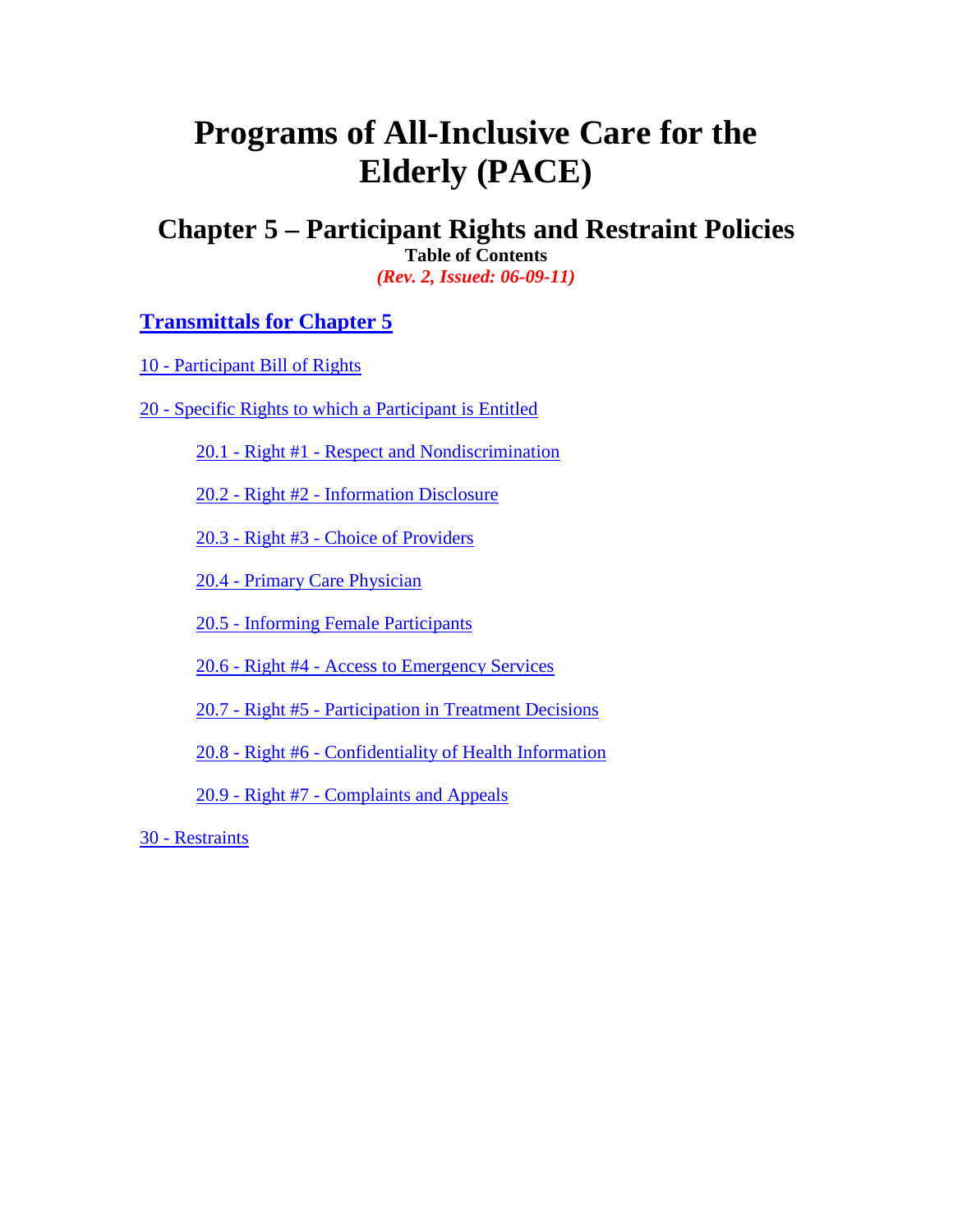## <span id="page-1-0"></span>**10 - Participant Bill of Rights**

*(Rev. 2, Issued: 06-09-11; Effective: 06-03-11; Implementation: 06-03-11)*

The PACE organization is required to have a written participant Bill of Rights designed to protect and promote the rights of each participant. Those rights include; at a minimum, those specified in 42 CFR § 460.112.

The PACE organization must inform a participant upon enrollment, in writing, of his or her rights and responsibilities, and all rules and regulations governing participation. This should include:

- Written policies: A PACE organization must have written policies and implement procedures to ensure that the participant, his or her representative, if any, and staff understand these rights;
- Explanation of rights: The PACE organization must fully explain the rights to the participant and his or her representative, if any, at the time of enrollment in a manner understood by the participant;
	- ο The participants rights must be available in writing in English and in any other principal languages of the community;
	- ο The participant rights must be displayed in a prominent place within the PACE center.

The PACE organization must protect and provide for the exercise of the participant's rights. The PACE organization must have established documented procedures to respond to and rectify a violation of a participant's rights. A template for the Bill of Rights may be obtained from the following

link [http://www.cms.hhs.gov/PACE/Downloads/participantrights.pdf.](http://www.cms.hhs.gov/PACE/Downloads/participantrights.pdf)

[42 CFR §460.116]

#### <span id="page-1-1"></span>**20 - Specific Rights to which a Participant is Entitled**

*(Rev. 2, Issued: 06-09-11; Effective: 06-03-11; Implementation: 06-03-11)*

#### <span id="page-1-2"></span>**20.1 - Right #1 - Respect and Nondiscrimination**

*(Rev. 2, Issued: 06-09-11; Effective: 06-03-11; Implementation: 06-03-11)*

Each participant has the right to considerate, respectful care from all PACE employees and contractors at all times and under all circumstances. Each participant has the right not to be discriminated against in the delivery of required PACE services based on race, ethnicity, national origin, religion, sex, age, sexual orientation, mental or physical disability, or source of payment.

Specifically, each PACE participant has the right to the following: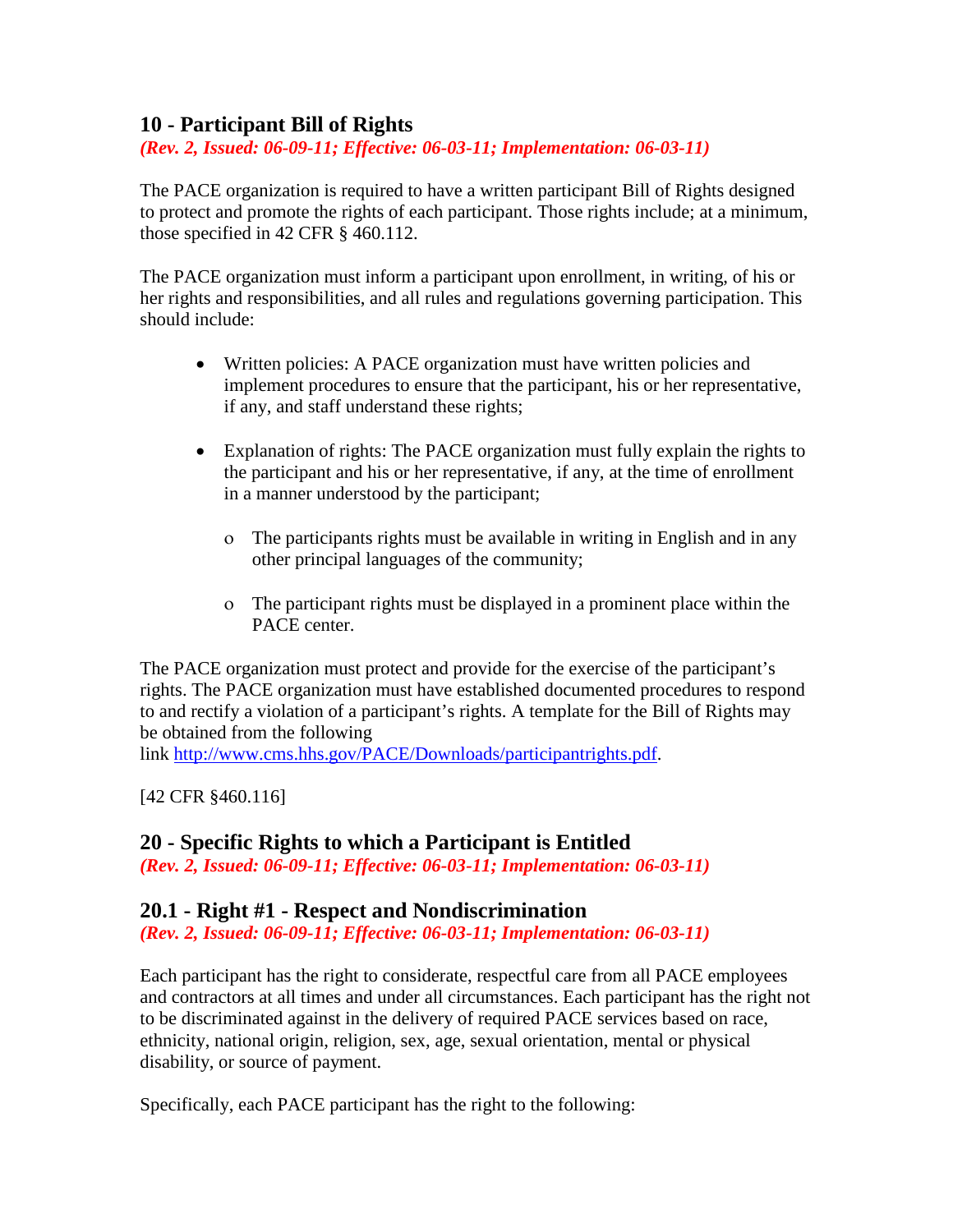- To receive comprehensive health care in a safe and clean environment and in an accessible manner;
- To be treated with dignity and respect, be afforded privacy and confidentiality in all aspects of care, and to be provided humane care;
- Not to be required to perform services for the PACE organization;
- To have reasonable access to a telephone;
- To be free from harm, including physical or mental abuse, neglect, corporal punishment, involuntary seclusion, excessive medication, and any physical or chemical restraint imposed for purposes of discipline or convenience and not required to treat the participant's medical symptoms;
- To be encouraged and assisted to exercise rights as a participant, including the Medicare and Medicaid appeals processes as well as civil and other legal rights;
- To be encouraged and assisted to recommend changes in policies and services to PACE staff.

[42 CFR § 460.112(a)]

#### <span id="page-2-0"></span>**20.2 - Right #2 - Information Disclosure**

*(Rev. 2, Issued: 06-09-11; Effective: 06-03-11; Implementation: 06-03-11)*

Each PACE participant (or the designated representative of the participant) has the right to receive accurate, easily understood information and to receive assistance in making informed health care decisions.

Specifically, each participant has the following rights:

- To be fully informed, in writing, of the services available from the PACE organization, including identification of all services that are delivered through contracts, rather than furnished, directly by the PACE organization at the following times:
	- ο Before enrollment;
	- ο At enrollment; and
	- ο At the time a participant's needs necessitate the disclosure and delivery of such information in order to allow the participant to make an informed choice;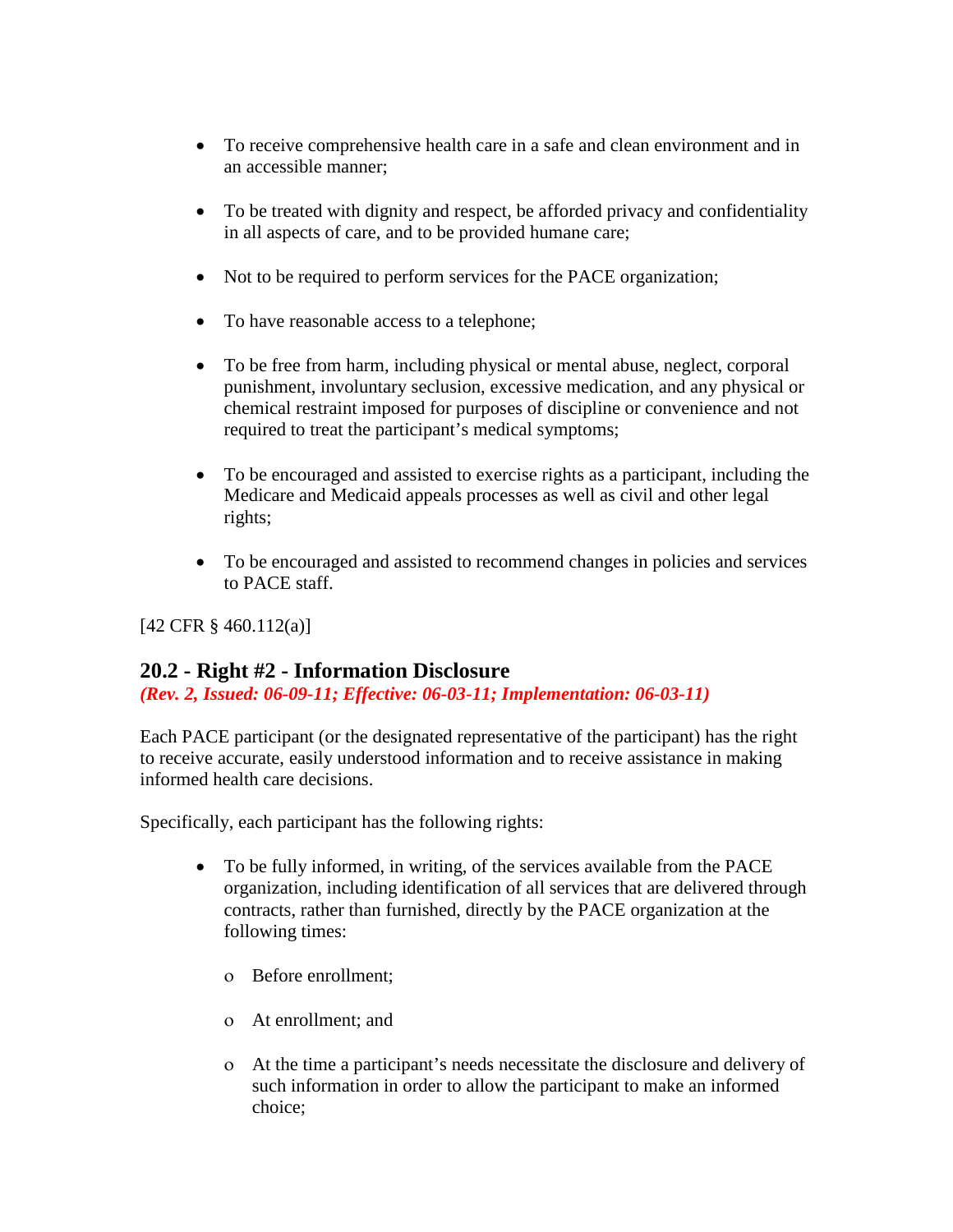- To have the enrollment agreement, described in 42 CFR § 460.154, fully explained in a manner understood by the participant;
- To examine, or upon reasonable request, to be assisted to examine the results of the most recent review of the PACE organization conducted by CMS or the State Administering Agency and any plan of correction in effect.

[42 CFR § 460.112(b)]

#### <span id="page-3-0"></span>**20.3 - Right #3 - Choice of Providers**

*(Rev. 2, Issued: 06-09-11; Effective: 06-03-11; Implementation: 06-03-11)*

Each participant has the right to a choice of health care providers, within the PACE organization's network, that is sufficient to ensure access to appropriate high-quality health care.

Specifically, each participant has the right to the following:

- To choose his or her primary care physician and specialists from within the PACE network;
- To disenroll from the program at any time;
- To request that a qualified specialist for women's health services provide routine or preventive women's health services. The PACE organization must:
	- ο Provide access to all specialties within its network and explain to participants that they are required to receive all services through the PACE organization;
	- ο Give participants the choice of providers as well as communicate the right of female participants to choose a qualified specialist in woman's health;
	- ο Contract, when possible, with more than one provider of gynecological services.

[42 CFR § 460.112(c); 71 FR 71291 (Dec. 8, 2006)]

#### <span id="page-3-1"></span>**20.4 - Primary Care Physician**

*(Rev. 2, Issued: 06-09-11; Effective: 06-03-11; Implementation: 06-03-11)*

A Primary Care Physician (PCP) is qualified to perform primary care including basic Gynecological (GYN) services, but the PCP is not a ''qualified specialist for women's health services.'' Although female participants may choose their PCP for basic GYN services, if a participant requests a GYN specialist or the participant requires more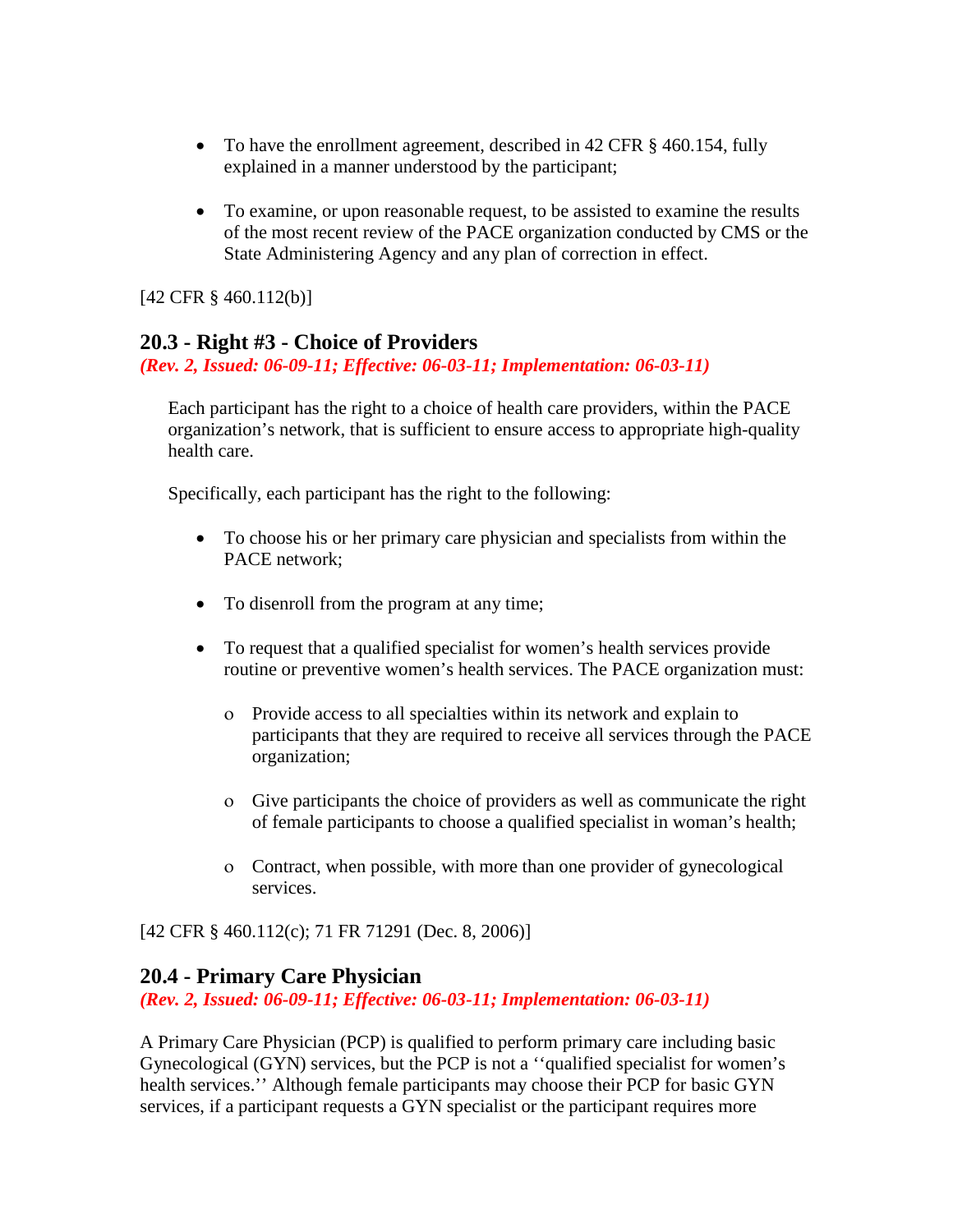complex GYN services, the participant must be provided a GYN specialist and, when possible, be provided a choice of GYN specialists.

[71 FR 71291 (Dec. 8, 2006)]

### <span id="page-4-0"></span>**20.5 - Informing Female Participants**

*(Rev. 2, Issued: 06-09-11; Effective: 06-03-11; Implementation: 06-03-11)*

The Interdisciplinary Team (IDT) physician or alternative IDT member identified in the organization's care planning policy must inform female participants that they are entitled to choose a qualified specialist for women's health services to provide routine or preventive women's health services from the PACE organization's network. In some PACE organizations, the physician makes this notification during intake, the enrollment process, or at the initial physician assessment. If notification has not been made prior to development of the care plan, 42 CFR § 460.104(b) requires the IDT team to make this notification during the care plan development or when the proposed care plan is subsequently presented to the participant and/or care giver for discussion, revision, and incorporation of the participant's preferences.

[42 CFR § 460.104(b); 71 FR 71296 (Dec. 8, 2006)]

# <span id="page-4-1"></span>**20.6 - Right #4 - Access to Emergency Services**

*(Rev. 2, Issued: 06-09-11; Effective: 06-03-11; Implementation: 06-03-11)*

Each participant has the right to access emergency health care services when and where the need arises without prior authorization by the PACE IDT.

[42 CFR § 460.112(d)]

# <span id="page-4-2"></span>**20.7 - Right #5 - Participation in Treatment Decisions**

*(Rev. 2, Issued: 06-09-11; Effective: 06-03-11; Implementation: 06-03-11)*

Each participant has the right to participate fully in all decisions related to his or her treatment. A participant who is unable to participate fully in treatment decisions has the right to designate a representative.

Specifically, each participant has the right:

- To have all treatment options explained in a culturally competent manner and to make health care decisions, including the right to refuse treatment, and be informed of the consequences of the decisions;
- To have the PACE organization explain advance directives and to establish them, if the participant so desires, in accordance with 42 CFR §§ 489.100 and 489.102;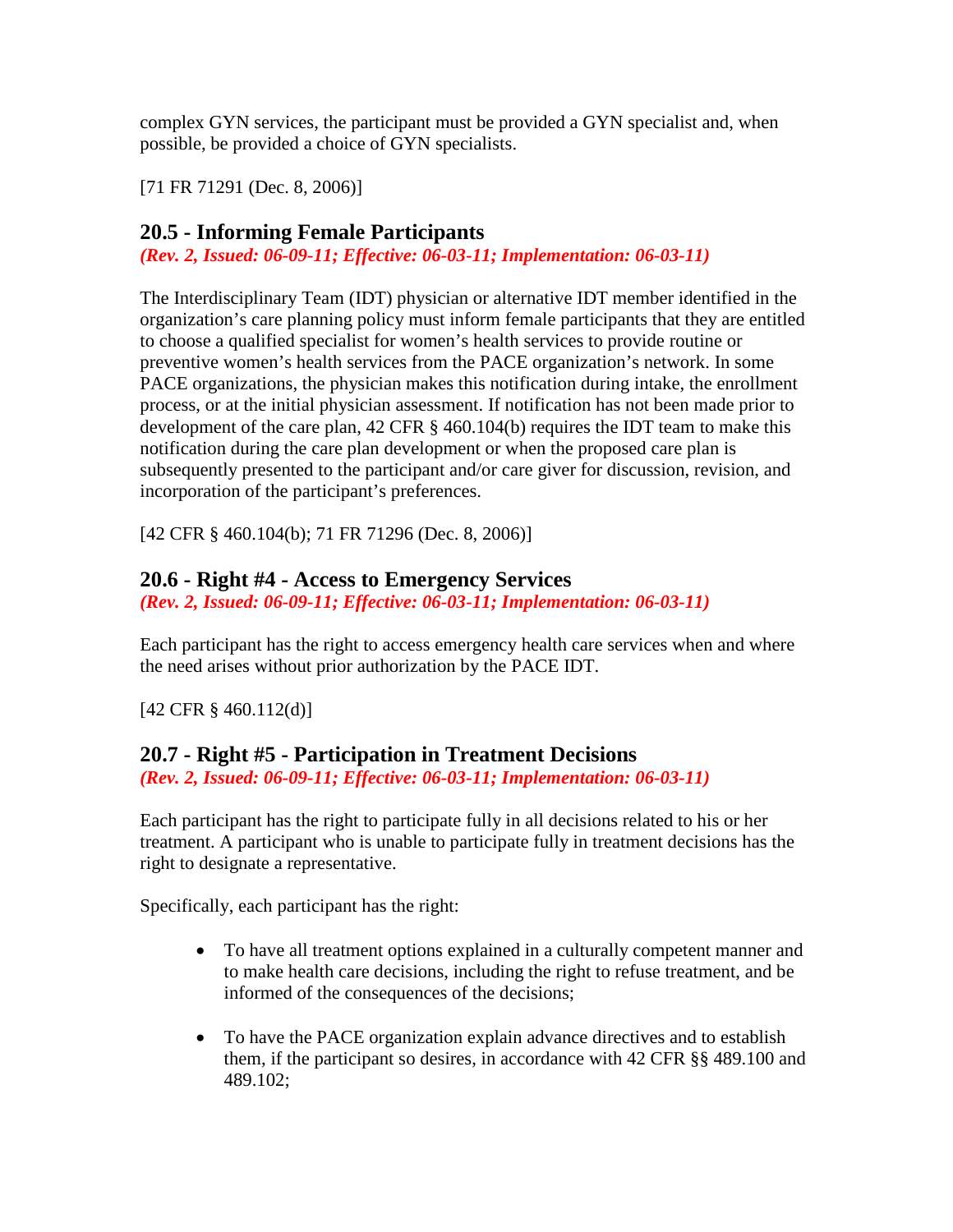- To be fully informed of his or her health and functional status by the interdisciplinary team;
- To participate in the development and implementation of the plan of care;
- To request a reassessment by the interdisciplinary team;
- To be given reasonable advance notice, in writing, of any transfer to another treatment setting and the justification for the transfer (that is, due to medical reasons or for the participant's welfare, or that of other participants). The PACE organization must document the justification in the participant's medical record.

[42 CFR § 460.112(e)]

#### <span id="page-5-0"></span>**20.8 - Right #6 - Confidentiality of Health Information**

*(Rev. 2, Issued: 06-09-11; Effective: 06-03-11; Implementation: 06-03-11)*

Each participant has the right to communicate with health care providers in confidence and to have the confidentiality of his or her individually identifiable health care and other information protected. Each participant also has the right to review and copy his or her own medical records and request amendments to those records.

Specifically, each participant has the following rights:

- To be assured of confidential treatment of all information contained in the health record, including information contained in an automated data bank;
- To be assured that his or her written consent will be obtained for the release of information to persons not otherwise authorized under law to receive it;
- To provide written consent that limits the degree of information and the persons to whom information may be given.

[42 CFR § 460.112(f)]

# <span id="page-5-1"></span>**20.9 - Right #7 - Complaints and Appeals**

*(Rev. 2, Issued: 06-09-11; Effective: 06-03-11; Implementation: 06-03-11)*

Each participant has the right to a fair and efficient process for resolving differences with the PACE organization, including a rigorous system for internal review by the organization and an independent system of external review.

Specifically, each participant has the following rights: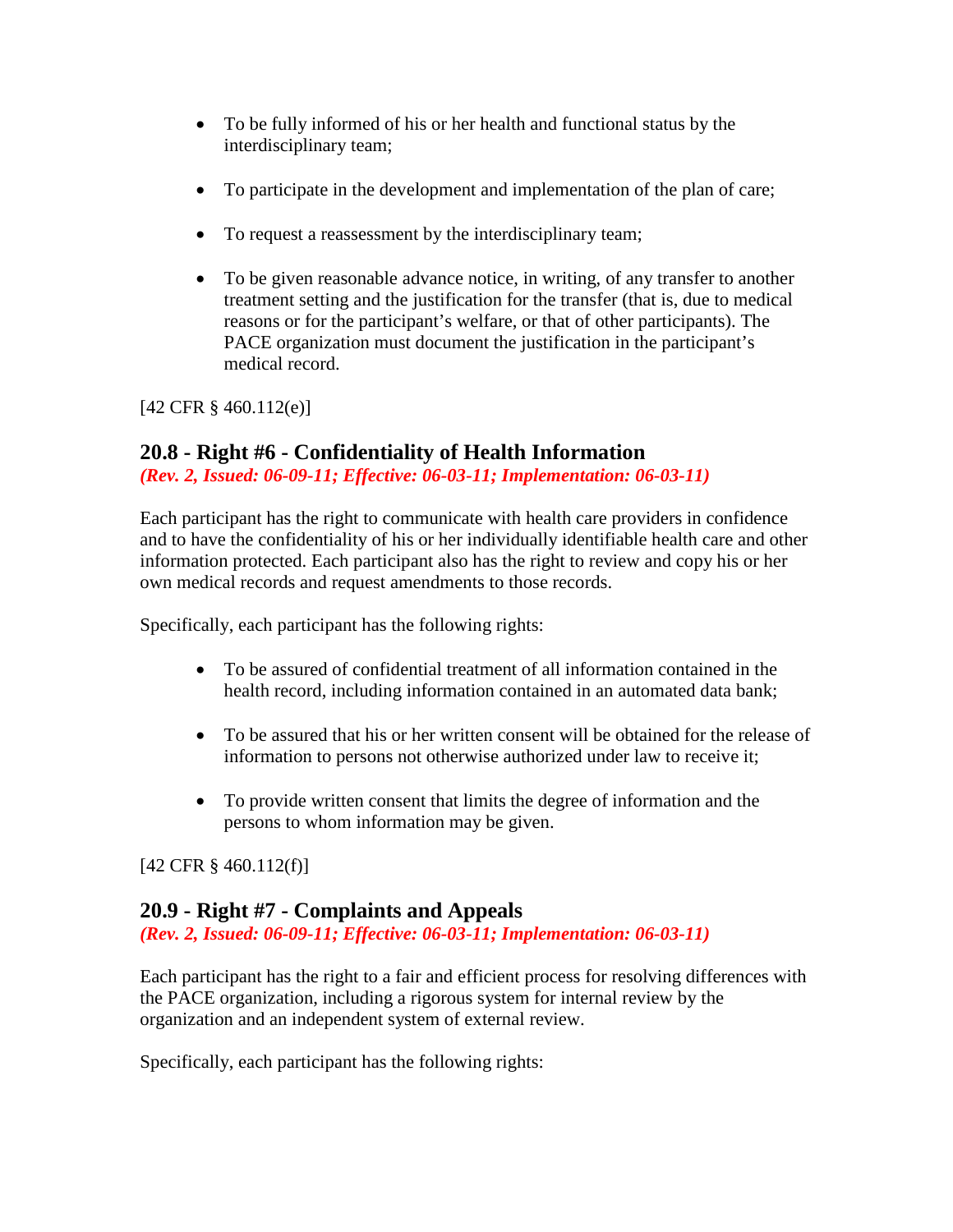- To be encouraged and assisted to voice complaints to PACE staff and outside representatives of his or her choice, free of any restraint, interference, coercion, discrimination, or reprisal by the PACE staff;
- To appeal any treatment decision of the PACE organization, its employees, or contractors through the process described in 42 CFR § 460.122.

[42 CFR § 460.112(g)]

## <span id="page-6-0"></span>**30 - Restraints**

#### *(Rev. 2, Issued: 06-09-11; Effective: 06-03-11; Implementation: 06-03-11)*

The use of restraints must be based on the assessed needs of the participant, be monitored and reassessed appropriately, and be ordered for a defined and limited period of time. The least restrictive and most effective method available must be utilized and it must conform to the participant's plan of care. Restraints may only be used as a last resort and must be removed or ended at the earliest possible time. Restraints of any kind should never be used as a preferred approach to care and PACE organizations are expected to ensure that their programs are ''restraint free'' to the greatest extent possible.

The term restraint includes physical or chemical restraints. A physical restraint is any manual method or physical or mechanical device, materials, or equipment attached or adjacent to the participant's body that he or she cannot easily remove and that restricts freedom of movement or normal access to one's body. A chemical restraint is a medication used to control behavior or to restrict the participant's freedom of movement, and that is not a standard treatment for the participant's medical or psychiatric condition.

If the IDT determines that a restraint is needed to ensure the participant's physical safety or the safety of others, the use must meet the following conditions:

- Be imposed for a defined, limited period of time, based upon the assessed needs of the participant;
- Be imposed in accordance with safe and appropriate restraining techniques;
- Be imposed only when other less restrictive measures have been found to be ineffective to protect the participant or others from harm;
- Be removed or ended at the earliest possible time.

A PACE organization must have policies and procedures regarding restraints that:

- Define physical and chemical restraints as described above;
- Include the conditions on use described above: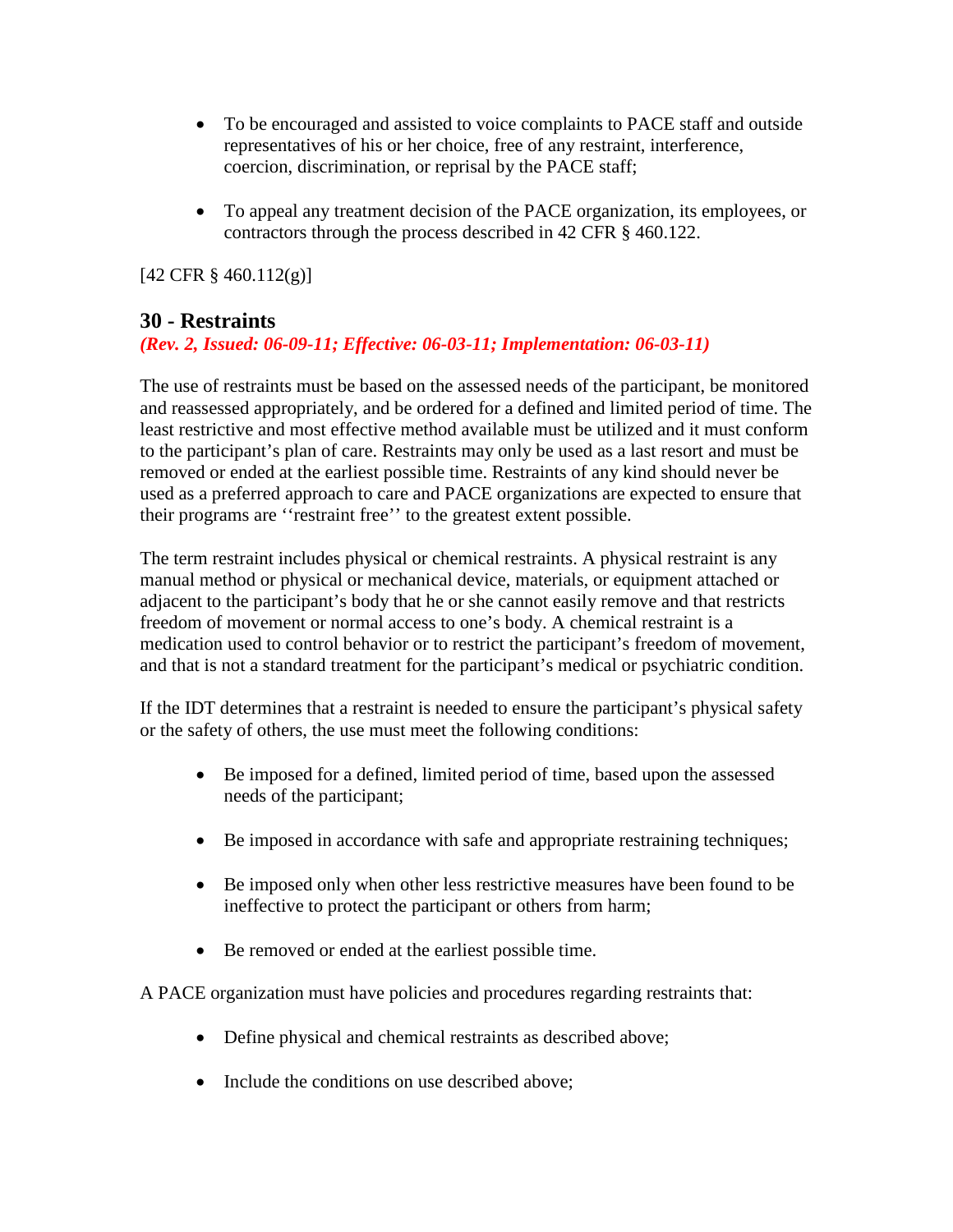• Describe how personnel will continually assess, monitor and reevaluate (specify time intervals) the participant's condition while in restraints.

[42 CFR § 460.114; 71 FR 71299 (Dec. 8, 2006)]